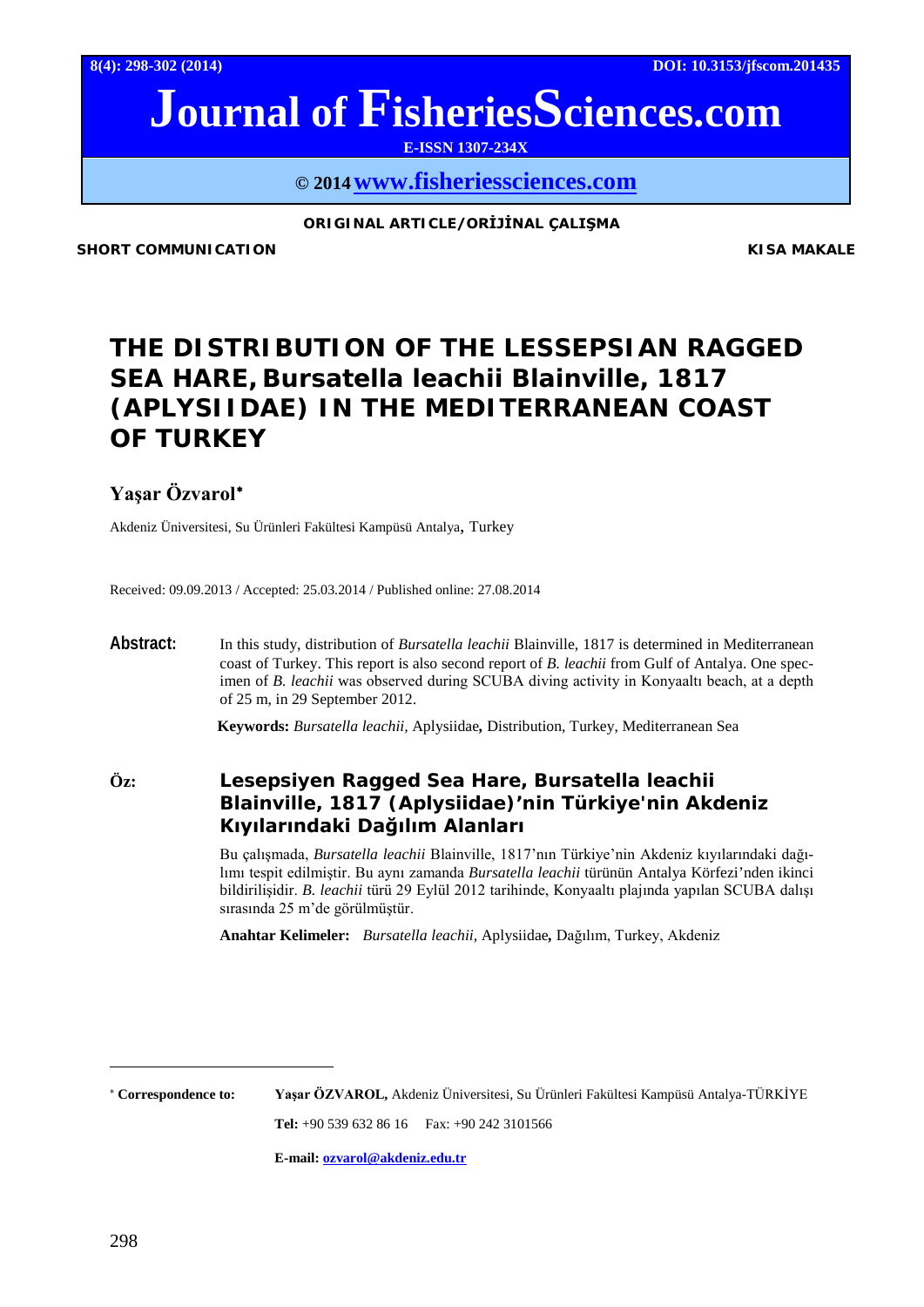#### **Introduction**

The Turkish Levantine and Aegean Sea coast (southern coast of Turkey), where are deeply affected region by the migration of alien species in the Levantine Sea, and a great part of the studies carried out in the region are focused on alien species. According to Çinar et al. (2011), among the 400 alien species known to be distributed along the Turkish coasts, 105 species are molluscs, of which 98 species are distributed on the Turkish Levantine coast.

Although there are many studies studies on the molluscan fauna distributed along the Turkish Levantine coast (Swennen (1961), Falchi (1974), Blöcher (1983), Lindner (1987), Buzzurro and Greppi (1994, 1996), Buzzurro et al. (1995), Tringali and Villa (1990), Yokeş and Rudman (2004), Öztürk and Aartsen (2006), Öztürk and Can (2006) and Özvarol et al. (2010)), there are only few records related to molluscan fauna in Izmir Bay and Aegean Sea (Yokes and Rudman, 2004; Öztürk & Poutiers, 2005; Çınar *et al.,*  2006).

In the present pap er, the distribution of immigrant *Bursatella leachii* Blainville, 1817 was examined in Turkish Mediterranean shores (Turkish Levantine and Aegean coasts).

#### **Materials and Methods**

A single specimen of *B. leachii* was observed during SCUBA diving activity in Konyaaltı beach at a depth of 25 meters, 29 September 2012, in the Mediterranean coasts of Turkey (Figure 1). It is kept alive in a sample box and transferred laboratories of the Fisheries Faculty of Akdeniz University. After identification it is deposited at the Fish Museum (Sample ID: 12).

In Turkish coasts, this species was recorded firstly by Swennen (1961). Recently, some specimens of *B. leachii* were reported from Datça-Bozburun (Muğla) by Umut Tural (2004), from İnciraltı coastline by Kazak and Cavaş (2007) and Urla fishing Port İzmir Bay by Tanrıkul and Akyol (2010). Last report is provided by present study in 2012 from the Gulf of Antalya (Figure 2).

**Short description:** Body 8 cm. Two pair of tentacules on the broad and short head. Short and triangular tail with white bands. Body covers different shadows of brown color. Blue colored eyespots and white branched papillae scattered over the brown body.



**Figure 1.** *Bursatella leachii* De Blainville, 1817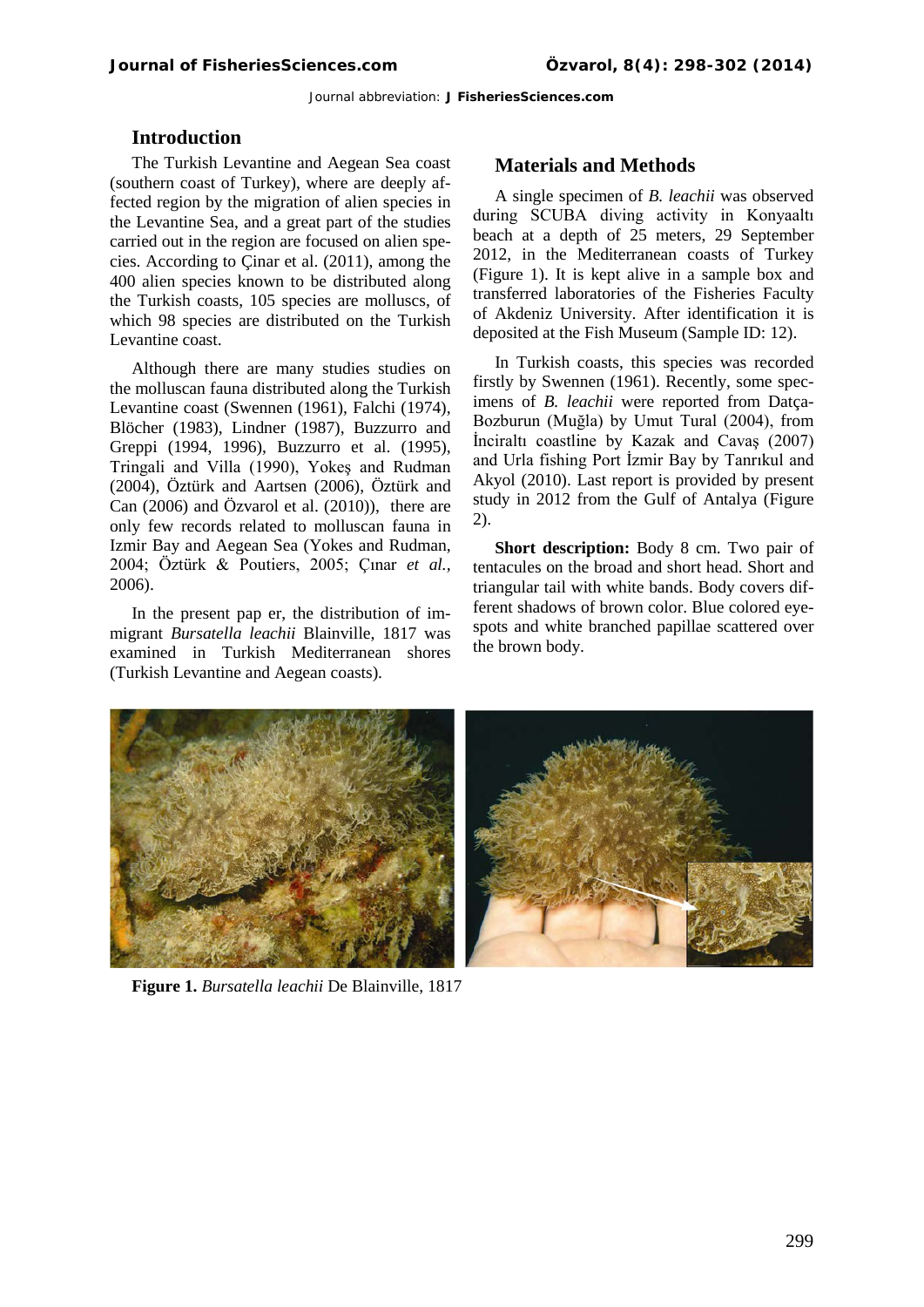

**Figure 2.** Map showing localities of *Bursatella leachii* in Mediterranean coast of Turkey

#### **Results**

The ragged sea hare, *Bursatella leachii* De Blainville, 1817, is a medium to large-sized (usually from 50 to 100 mm, up to 150 mm) benthic opisthobranch mollusc (Voss, 1980; CIESM, 2002). It is a circum-tropical species found nearly worldwide in warm temperate to tropical marine environments and it is common in intertidal and subtidal sheltered bay and estuarine habitats with sand or muddy bottoms, and are a frequently encountered component of tropical and subtropical sea grass and mangrove communities (Lowe and Turner, 1976).

According to CIESM exotic atlas, mode of introduction is either by ships from the tropical Atlantic or via the Suez Canal (i.e. Lessepsian), and in the Mediterranean, *B. leachii* is very common from the eastern Mediterranean Sea to the Italian coasts in the western Basin, only known from an area between Taranto Sea, Sicily, Naples, Sardinia, Malta and Tunisia (CIESM, 2002; Zakhama-Sraieb et al., 2009; Gravili et al., 2010). Despalatovic et al. (2008) reported that this species was occasionally observed in the area of the middle Adriatic (around Split and Hvar Island) in the last two decades.

*Bursatella leachii,* also known as immigrant the ragged sea hare, is established in Turkish Aegean Sea (Tural, 2004; Çınar *et al.,* 2005, Kazak and Cavaş, 2007), This species was recently reported several times from İzmir Bay and Datça Bozburun (Muğla).

#### **Conclusion**

It is expected that its distribution may expand along whole Turkish Mediterranean coasts.

#### **References**

- Blöcher, M., (1983). A dead specimen of *Palmadusta gracilis* (Gaskoin, 1849) found in the Mediterranean, *La Conchiglia*, **10**: 166-167.
- Buzzurro, G., Greppi, E., (1996). The lessepsian molluscs of Taşucu (South-East Turkey), *La Conchiglia*, **279**: 3-22.
- Buzzurro, G., Engl, W., Tümtürk, I., (1995). Bivalven und Gastropoden der Europäischen Meer (4): *Ergalatax martensi* (Dall, 1923) (Muricidae), ein neuer lessepsischer einwanderer von der Türkischen Südküste, *Club Conchylia Informationen*, **27**: 17-18.
- CIESM (2002) CIESM Atlas of Exotic Molluscs in the Mediterranean (Available at [http://www.ciesm.org/atlas/Bursatellaleachi.](http://www.ciesm.org/atlas/Bursatellaleachi.php) [php](http://www.ciesm.org/atlas/Bursatellaleachi.php) 20 July 2014)
- Çınar, M.E., Bilecenoğlu, M., Öztürk, B., Katagan, T., Aysel, V., (2005). Alien species on coasts of Turkey, *Mediterranean Marine Science,* **6**(2): 119-146.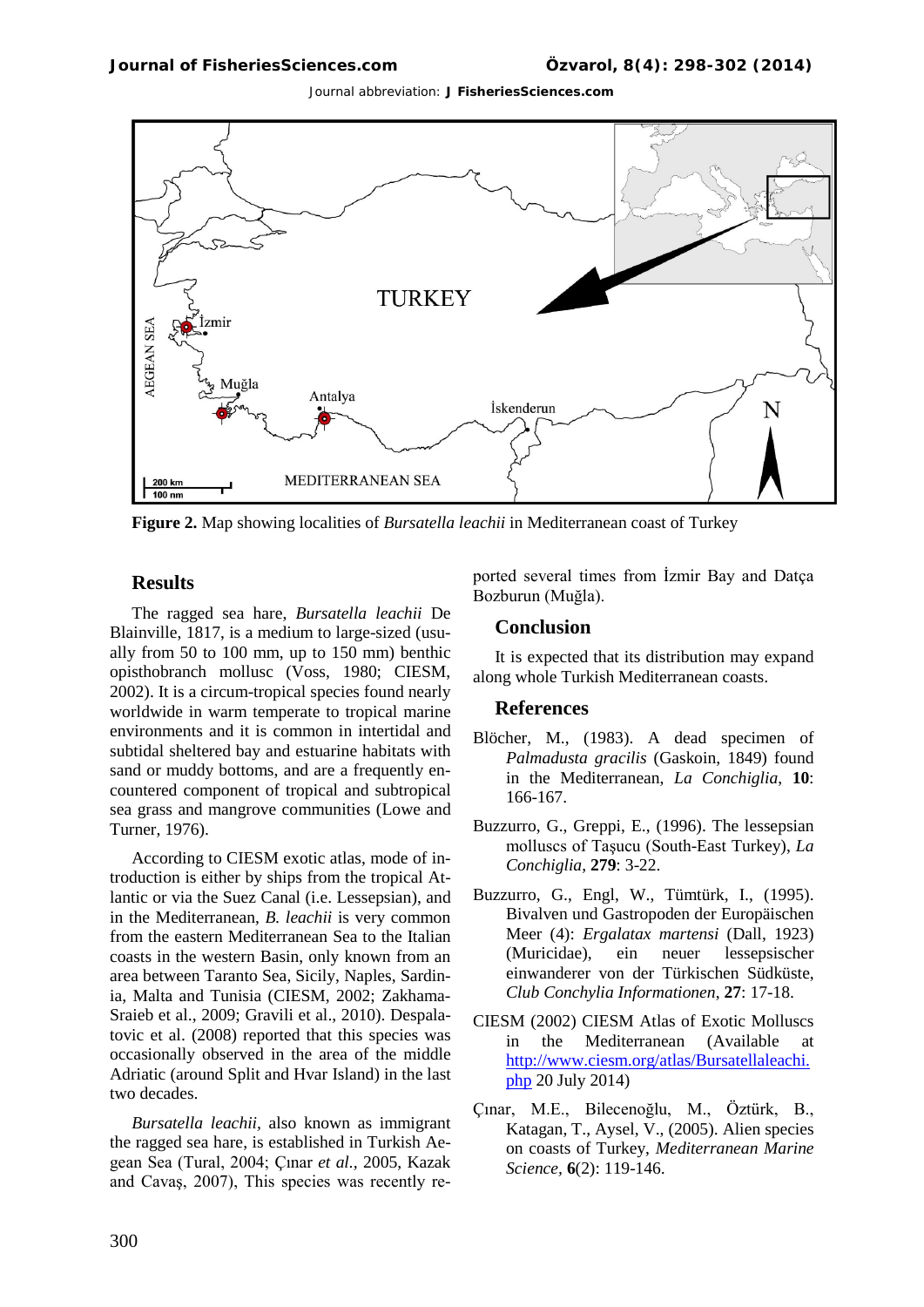#### **[doi: 10.12681/mms.187](http://dx.doi.org/10.12681/mms.187)**

Çınar, M.E., Katagan, T.Ö.B., Egemen, Ö., Ergen, Z., Kocataş, A., Önen, M., Kırkım, F., Bakır, K., Kurt, G., Dağlı, E., Kaymakçı, A., Açık, S., Doğan, A., Özcan, T., (2006). Temporal changes of soft bottom zoobenthic communities in and around Alsancak Harbor (Izmir Bay, Aegean Sea), with special attention to the autoecology of exotic species, *Marine Ecology*, **27**: 229-246.

#### **[doi: 10.1111/j.1439-0485.2006.00102.x](http://dx.doi.org/10.1111/j.1439-0485.2006.00102.x)**

- Çinar, M.E., Bilecenoğlu, M., Öztürk, B., Katağan, T., Yokeş, M.B., Aysel, V., Dağli, E., Açik, S., Özcan, T., Erdoğan, H., (2011). An updated review of alien species on the coasts of Turkey, *Mediterranean Marine Science*, **12**(1): 21-41.
- Despalatovic, M., Grubelic, I., Nikolic, V., Dragicevic, B., Dulcic, J., Zuljevic, A., Cvitkovic, I., Antolic, B., (2008). Allochthonous warm water species in the benthic communities and ichthyofauna of the eastern part of the Adriatic Sea. In: Briand, F., Ed. Climate warming and related changes in Mediterranean marine biota, CIESM Workshop Monographs No. 35 Monaco, 152 p.
- Falchi, S., (1974). Molluschi di provenienza Indopacifica lungo le coste Turche, *Conchiglie*, **10**: 89.
- Gravili, C., Belmonte, G., Cecere, E., Denitto, F., Giangrande, A., Guidetti, P., Longo, C., Mastrototaro, F., Moscatello, S., Petrocelli, A., Piraino, S., Terlizzi, A., Boero, F., (2010). Nonindigenous species along the Apulian coast, Italy, *Chemistry and Ecology*, **26**: 121-142.

**doi: [10.1080/02757541003627654](http://dx.doi.org/10.1080/02757541003627654)**

Kazak, M., Cavaş, L., (2007). On the occurrence of *Bursatella leachii* de Blainville, 1817 in Izmir Bay, Turkey, *Mediterranean Marine Science*, **8**(2): 87-90.

**doi: [10.12681/mms.156](http://dx.doi.org/10.12681/mms.156)**

- Lindner, G., (1987). Interessante Schneckenfunde an der Südtürkischen Mittelmeerküste (Reisemitbringsel der Familie SCHMIDT, Feldkirchen), *Club Conchylia Informationen*, **19**: 32-43.
- Lowe, E.F., Turner, R.L., (1976). Aggregation and trail-following in juvenile *Bursatella*

*leachii plei* (Gastropoda: Opisthobranchia), *Veliger*, **19**: 153-155.

- Öztürk, B., Poutiers, J.M., (2005). *Fulvia fragilis (Bivalvia: Cardiidae):* A lessepsian mollusc species from Izmir Bay (Eagean Sea), *Journal of MarineBiological Association U.K.,* **85**: 351-356.
- Öztürk, B., van Aartsen, J.J., (2006). Indo-Pacific species in the Mediterranean. 5. *Chrysallida micronana* nom. nov. for *Chrysallida nana*  (Hornung and Mermod, 1924) (Gastropoda: Pyramidellidae), *Aquatic Invasions,* **1**(4): 241-244.

**doi: [10.3391/ai.2006.1.4.7](http://dx.doi.org/10.3391/ai.2006.1.4.7)** 

Öztürk, B., Can, A., (2006). Indo-Pacific gastropod species in the Levantine and Aegean Seas, *Aquatic Invasions,* **1**(3): 124- 129.

**doi: [10.3391/ai.2006.1.3.4](http://dx.doi.org/10.3391/ai.2006.1.3.4)** 

- Öztürk, B., Doğan, A., Bitlis, B., Önen, M., (2008). Türkiye Denizleri' nde Dağılım Gösteren *Bela*, *Fehria* ve *Mangelia*  (Gastropoda:Conidae) Türlerinin Taksonomik ve Ekolojik Özellikleri, C. Çevik & D. Ergüden (Ed.), 2nd National Malacology Congress, Adana: Turkey: 22- 60.
- Öztürk, B., (2011). Scaphopod species (Mollusca) of the Turkish Levantine Sea and Aegean Seas, *Turkish Journal of Zoology*, **35**(3): 1-13.
- Özvarol, Y., Gökoğlu, M., Karabacak, G.S., (2010). First report of *Hypselodoris infucata* (Rüppell & Leuckart, 1830) – (Mollusca, Opisthobrancia, Chromodorididae) in the Gulf of Antalya, Levantine coast of Turkey, Eastern Mediterranean, *Aquatic Invasions,* **5**(1): 109-111.

**[doi: 10.3391/ai.2010.5.S1.022](http://dx.doi.org/10.3391/ai.2010.5.S1.022)**

- Swennen, C., (1961). On a collection of Opisthobranchia from Turkey, *Zoologische Mededelingen,* **38**: 41-75.
- Tanrıkul, T.T., Akyol, O., (2012). First report on reproduction of Lessepsian ragged sea hare, B*ursatella Leachii* (de Blainville, 1817) (mollusca: Gastropoda) in İzmir bay (Eagean sea, Turkey), *Journal of FisheriesSciences.com*, **6**(2): 96-98.